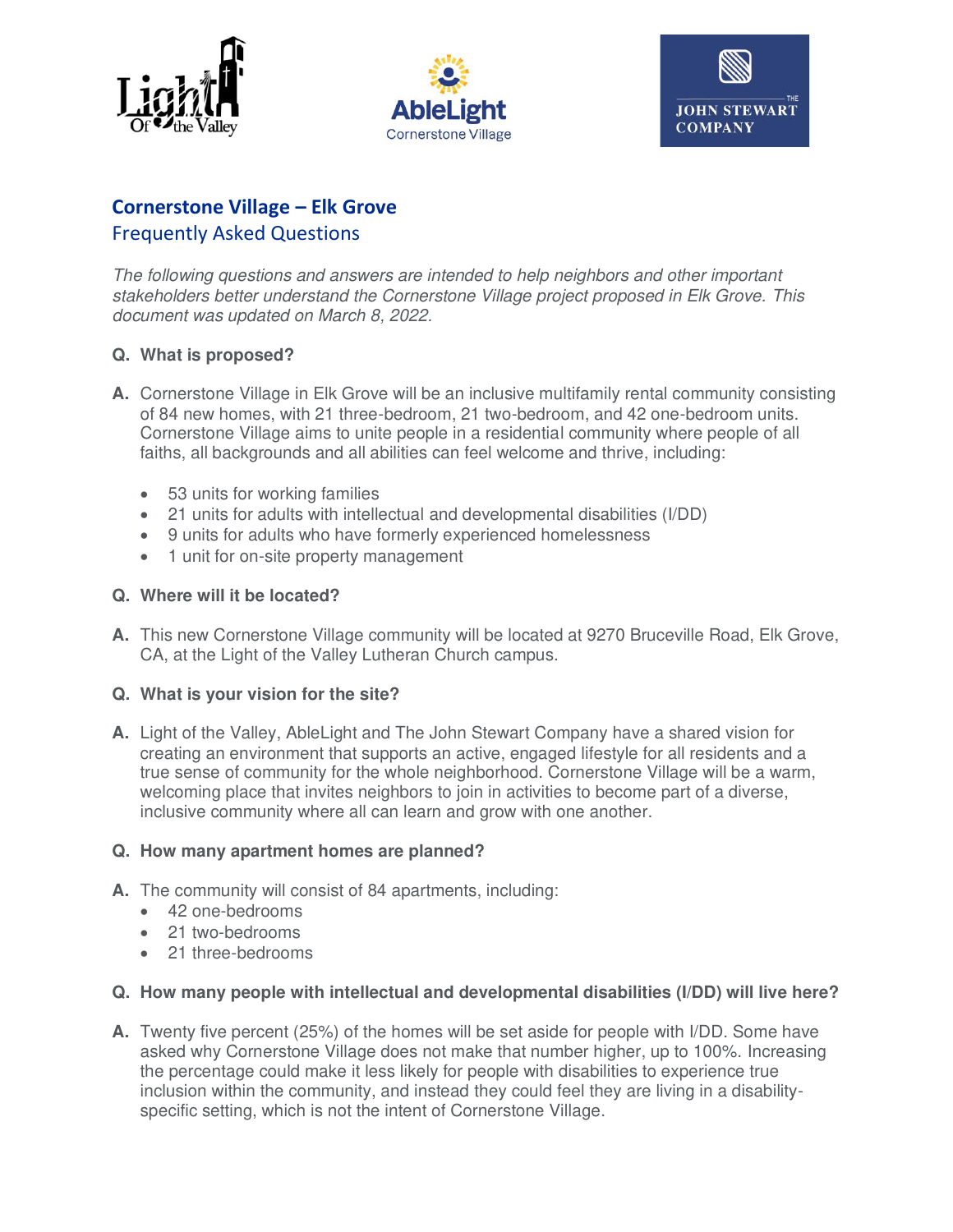### **Q: Why is it important to develop housing dedicated for persons with I/DD in Elk Grove?**

**A:** In the City of Elk Grove, an estimated 2,100 adult residents live with an intellectual or developmental disability. With SSI income, they are included in the lowest income bracket within the City, receiving an equivalent to 18% of the area median income (AMI), and yet there are no homes that have rents set at a rate they can afford. Cornerstone Village addresses this need by adding 21 units at 25-30% AMI that are dedicated for this population.

# **Q. Will the apartment homes be considered affordable?**

**A.** Yes, 100% of the apartments will have some level of affordability, with the exception of one apartment reserved for a JSCo site manager. Rents and incomes will be tiered so there is a wide band of households that will qualify. Below is the initial breakdown of units by affordability level. Please keep in mind that this subject to change somewhat as the team refines project plans.

| <b>Affordability Levels</b> |         |      | <b>Max Household Income To Qualify</b><br><b>(2021 Levels)</b> |          |          |          |
|-----------------------------|---------|------|----------------------------------------------------------------|----------|----------|----------|
| Income Limit *              | # Units | $\%$ | 1 Person                                                       | 2 People | 3 People | 4 People |
| 20% AMI                     | 9       | 11%  | 12,700                                                         | 14,500   |          |          |
| 25% AMI                     | 12      | 14%  | 15,875                                                         | 18,125   |          |          |
| 30% AMI                     | 35      | 42%  | 19,050                                                         | 21,750   | 24,480   | 27,180   |
| 50% AMI                     | 18      | 21%  | 31,750                                                         | 36,250   | 40,800   | 45,300   |
| 60% AMI                     | 9       | 11%  | 38,100                                                         | 43,500   | 48,960   | 54,360   |
| <b>Manager Unit</b>         |         | 1%   | n/a                                                            |          |          |          |
|                             | 84      |      |                                                                |          |          |          |

In Sacramento County, the Area Median Income (AMI) AMI for a 4-Person Households is \$91,100.

# **Q: Why is affordable housing important for Elk Grove?**

**A:** Thousands of working families with low to moderate incomes struggle to find safe and affordable housing options. Now, more than ever, projects like Cornerstone Village – Elk Grove are vital to the stability of working families in Sacramento County.

# **Q: What makes Cornerstone Village – Elk Grove unique?**

**A:** Cornerstone Village – Elk Grove will provide quality affordable housing that is inclusive and supports community building through services and supports that focus on the needs and desires of the persons who live there. Cornerstone Village is designed to be an intentional housing community that not only provides a high-quality physical space, but also fosters social connections among residents and with our surrounding neighbors through rich resident life activities.

# **Q. Who will manage the property and what will the staffing be?**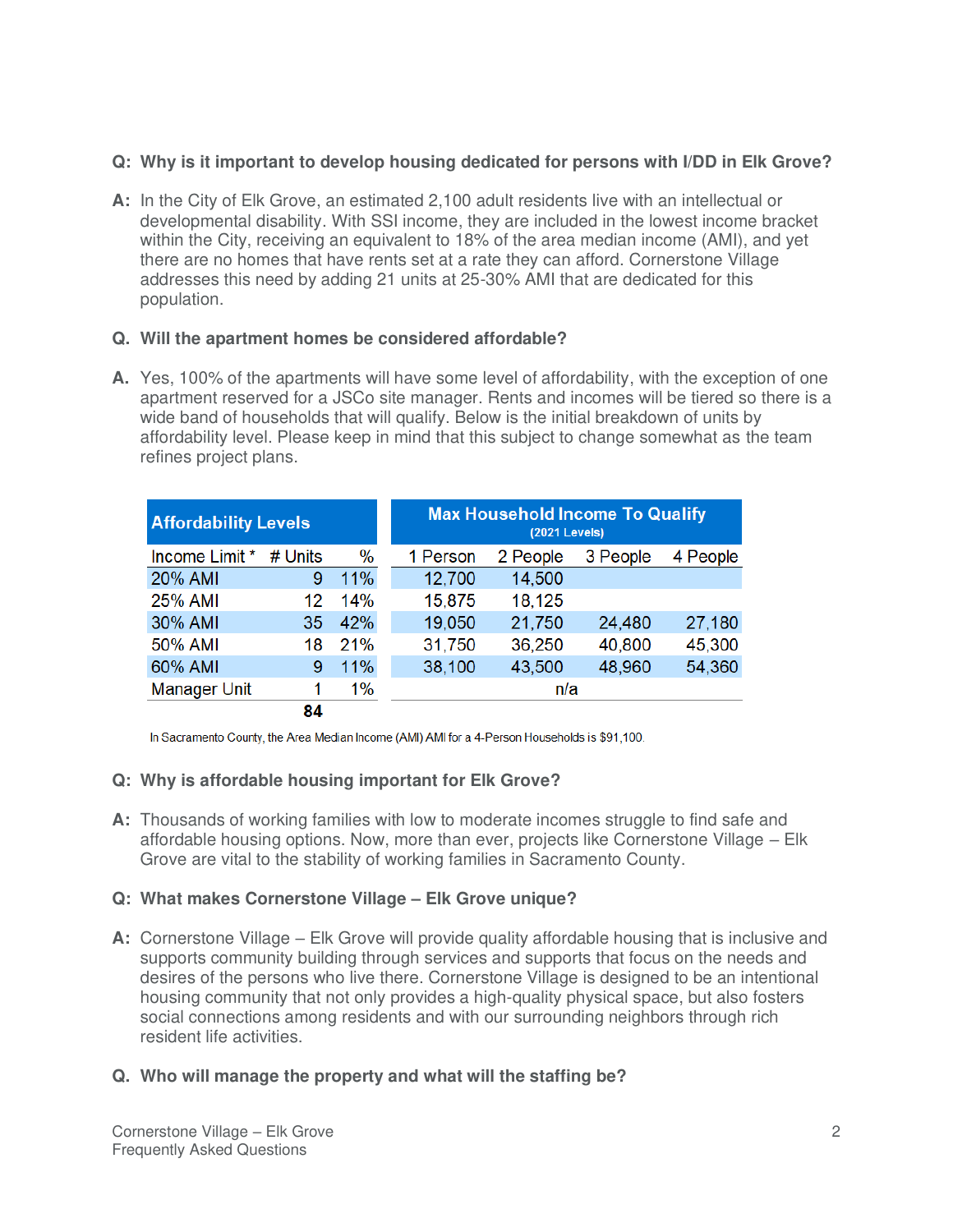**A.** The John Stewart Company (JSCo) will be the property management agent and has extensive experience with managing affordable housing in the Sacramento region and throughout California. As the largest manager of affordable housing in California, JSCo has a statewide portfolio that contains 430 properties and over 33,000 residential units, which house over 65,000 Californians. In the Sacramento region, our staff manage 45 properties and over 3,900 units, including 16 properties with units set aside for adults who have experienced homelessness.

 Our goal is to provide secure, service-oriented, well-maintained, and professionally managed housing that serves the interests of residents, property owners, and neighbors alike. We strive to create community environments that foster high levels of physical, social, and emotional well-being among residents, working in partnership with service partners and other community stakeholders.

Cornerstone Village will have one full-time Property Manager, one-full time Assistant Property Manager, and one full-time Maintenance Supervisor. These JSCo staff will work closely with on-site services staff to ensure Cornerstone Village is a safe and vibrant residential community.

#### **Q. What standards will be used to screen potential residents?**

- **A.** AbleLight and JSCo understand that high quality property management is essential to ensuring resident success. To that end, we have developed the following screening processes:
	- All previous landlords during the past three years will be contacted. Landlord references will help to determine whether or not the applicant has a good rent paying history, whether or not there have been any disturbing behavior patterns including repeated lease violations, destruction of property, etc. Any documented behavior which would constitute a material violation of the standard lease to be used at this location may be considered grounds for ineligibility.
	- All members of the applicants' household expected to be present at the scheduled interview(s).
	- A credit reference and criminal background check will be required for all household members ages 18 or older.

These screening procedures are applicable to all potential residents of Cornerstone Village, regardless of any set-aside type. The goal of our applicant screening process is to ensure that both individual residents and the overall community are set up for success.

#### **Q. What services will be available to residents at Cornerstone Village?**

**A.** Cornerstone Village will provide a range of optional services for residents, including:

**Resident Life** – An AbleLight Resident Life Coordinator will be on site to create customized events and classes that appeal to the personality of the community. Programming may include, but are not limited to, fitness classes, coffee hours, book clubs, movie nights, cooking demonstrations and educational opportunities. The Coordinator will draw upon community partnerships to offer these activities at no cost. The overarching goal is to foster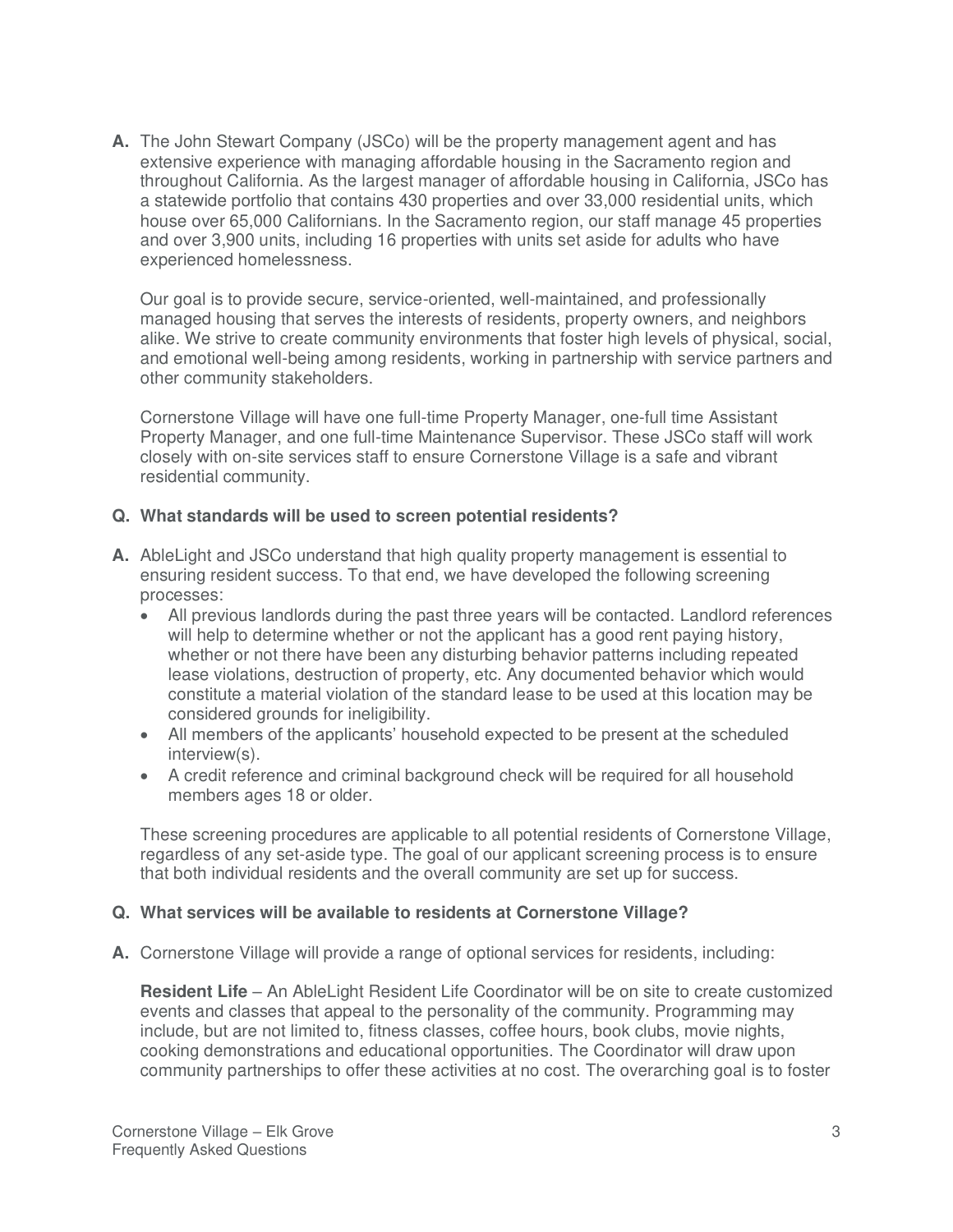meaningful connections among residents. Some of these events will be open to the Elk Grove community as well.

**Case Management** – Intensive supports provided by LifeSTEPS will be available to the households who have experienced homelessness. The overall goal of case management will be to ensure their housing stability. The case manager will work with these households to develop and pursue individual goals, provide public benefits advocacy, coach them on household budgeting, and connect them to community-based resources for healthcare, employment and education.

**Light of the Valley Fellowship** – Currently, Light of the Valley provides a therapeutic dog program, hosts a Meals On Wheels warming center and provides free meeting space for various community groups. With the addition of Cornerstone Village, Light of the Valley will expand its community ministries to support the success of our residents. The pastor and congregation volunteers will be a key resource for one-on-one mentorship and activities focused on faith and personal growth.

#### **Q. How has the architect considered the neighborhood in the building design?**

**A.** Since the adjacent context is lower density, the proposed development consists of several small-scale buildings rather than one or two larger buildings. The site design unifies the existing church building and new buildings into a single community. A public courtyard will span across the entry drive to connect the residential community building to the church. The apartment buildings surround a central courtyard to allow for community functions, and neighbors to interact.

The buildings address their immediate surroundings as all elevations are presented with the same mix and use of materials and design. Most units have private open space in the form of a balcony or a ground level porch. The new apartment buildings will be detailed with a residential theme, using fiber cement exterior. The parking lot at the perimeter provides a buffer from the adjacent single-family neighborhood. The two buildings that are closest to the property line will have opaque walls facing the single family to protect the privacy of the adjacent back yards.

#### **Q. What are the roles of the development team members?**

**A.** AbleLight and The John Stewart Company are jointly developing Cornerstone Village in Elk Grove.

Founded in 1904, **AbleLight** is a nonprofit organization that provides life changing services that empower people with developmental disabilities to achieve their full potential. AbleLight will be a long -term owner and will provide resident life services.

[JSCo](https://jsco.net/) has over 40 years of experience providing high-quality management and development services for over 430 affordable housing properties across California. JSCo will be a longterm owner and will provide property management services.

[Light of the Valley](https://lightofthevalley.net/) Church is the local sponsor and collaborator. Light of the Valley is a Lutheran Church that has been located at 9270 Bruceville Road for approximately 20 years. The church is selling a portion of its underutilized land for the development of Cornerstone